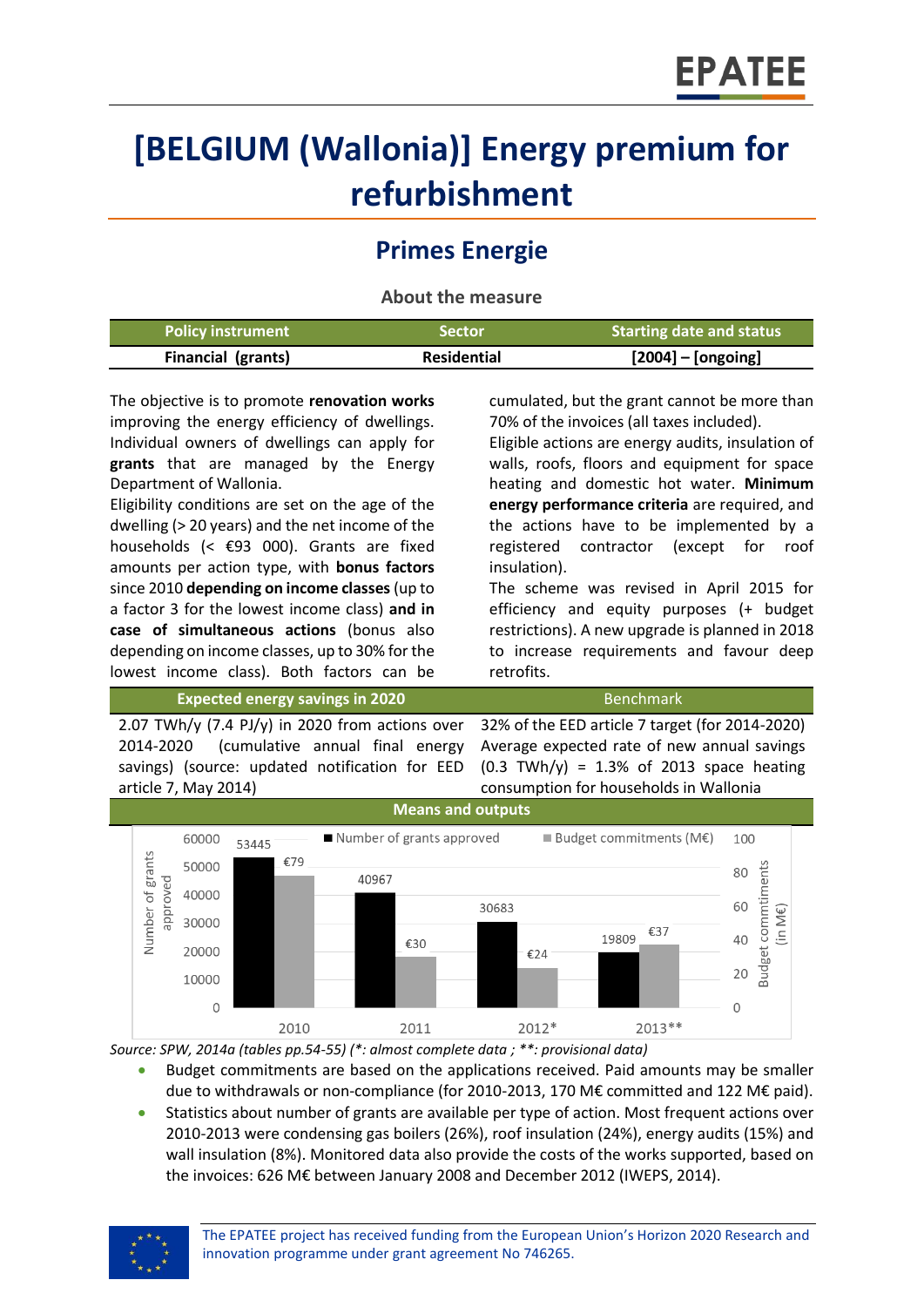

# **Data about energy savings**

*Source: 2015 annual report for 2009-2013 data, 2017 annual report for 2014-2015 data*

- **New final annual** energy savings = annual energy savings from new actions each year
- Reported results are **gross** energy savings (see below)

#### **Sources of uncertainties about energy savings**

The sources available do not include an uncertainty analysis. Sources of uncertainties may be for example:

- differences between reference values and actual characteristics of participants' dwellings (for the baseline situation);
- differences between the assumptions on heating behaviour and the actual behaviour of the participants (for example due to rebound effect);
- differences between the assumed (deemed) and actual performance of the actions installed;
- errors in the data in the files submitted to get grants (when outliers are identified, then they are not taken into account in the calculations).

### **Evaluation of the energy savings**

#### **Calculation method(s) and key methodological choices**

- bottom-up calculation methodology based on the recommendations of the European Commission (including values for action lifetime): **scaled savings** determined mostly with **method 5** (engineering calculations combining data specific to the actions to determine the energy performance improvement, and reference values to define the baseline situation);
- **the baseline situation** is defined based on regional statistics and updated regularly: the reference values for the building components (e.g. heat transfer coefficient for roofs, walls, etc.) are determined from databases of energy audits and Energy Performance Certificates (**stock average**) and these values are updated regularly to take into account the overall improvement of the dwelling stock;
- use of normalised weather conditions and behaviour, no adjustment factor applied;
- reported energy savings are gross results: all actions that received a grant are taken into account (no ex-post causality assessment);
- eligibility criteria on actions ensure that they go beyond minimum legal requirements (performance additionality);
- energy savings are evaluated only for actions directly saving energy (for example, insulation actions), and not for supporting action (i.e. energy audits).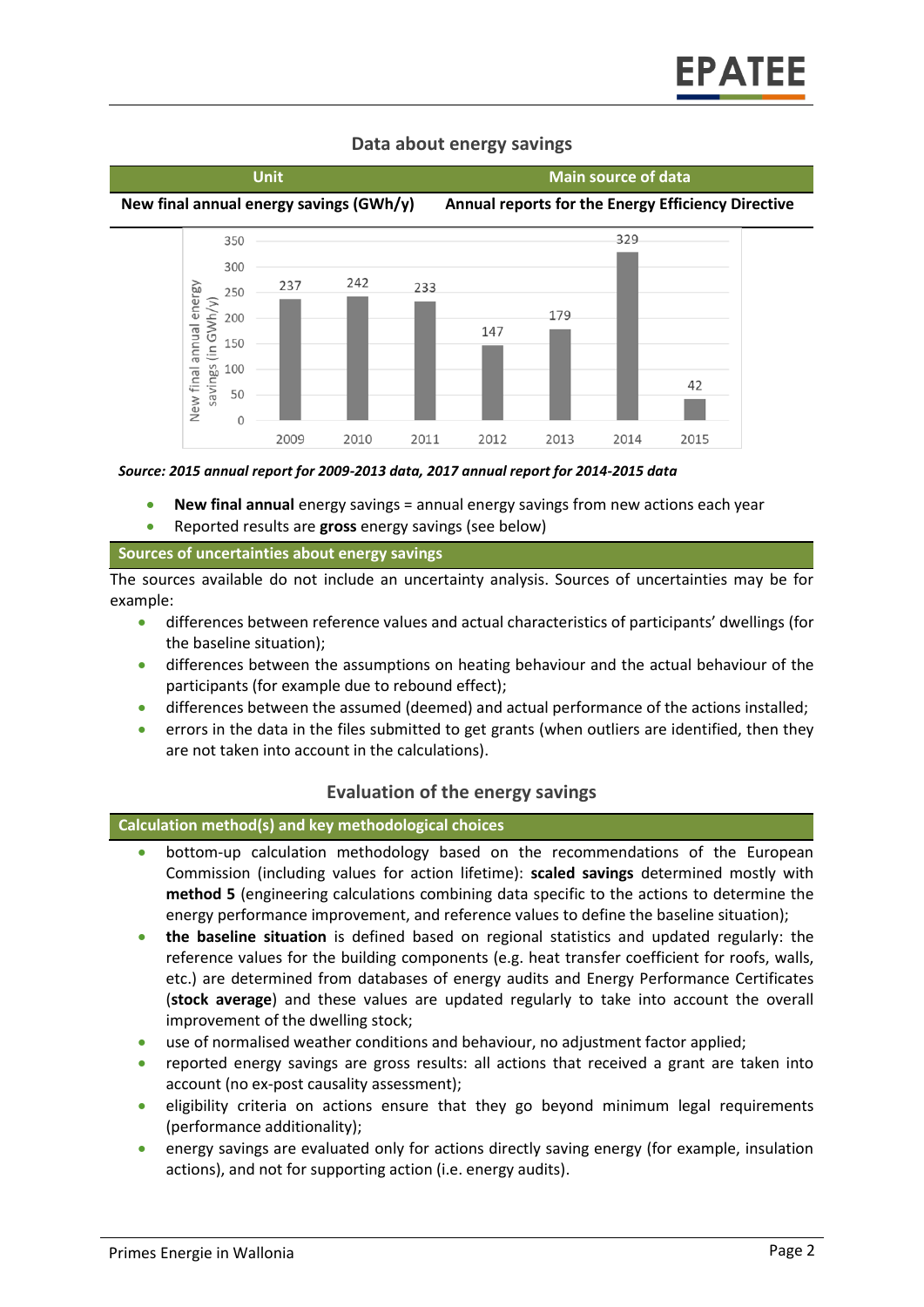#### **Ex-post verifications and evaluations**

A database (Alfresco) is used to monitor the financial incentives, and merged with the other databases and data sources about government policy measures for energy efficiency in buildings. The main other financial incentives for retrofitting actions in Walloon dwellings are a grant scheme for alleviating unhealthy housing and a low-interest rate loan (EcoPack). For more details about other Walloon measures for buildings, see the Belgian NEEAP.

Calculations are then directly performed from the database, using the technical data collected for each action and harmonised values set at national level (CONCERE EE) for the remaining parameters (baseline situation). The ex-post evaluation of energy savings is therefore mainly based on the data collected through the monitoring system. Ex-ante evaluations have also been done to estimate future impacts according to different assumptions about trends in the number of actions implemented (SPW, 2014b).

| Indicator                         | <b>Explanations</b>                                                                                                                                                                                                                                                                                       |
|-----------------------------------|-----------------------------------------------------------------------------------------------------------------------------------------------------------------------------------------------------------------------------------------------------------------------------------------------------------|
| Avoided CO <sub>2</sub> emissions | Final energy savings are first converted into primary energy savings<br>(taking into account the share of electricity savings), that are then<br>converted into avoided CO2 emissions using reference emission<br>factors per energy type (assuming an average energy mix per action<br>type when needed) |
| <b>Employment effects</b>         | Number of jobs supported by the additional turnover for<br>construction companies due to the incentive schemes for energy<br>renovation (see further Focus on the evaluation of market and<br>employment effects).                                                                                        |
| Distributive effects              | Differences in participation and types of actions implemented<br>depending on the income class (for more details, see IWEPS, 2014).                                                                                                                                                                       |

#### **Other indicators monitored and/or evaluated**

# **Other aspects evaluated**

The Court of Auditors did in 2009 a review of the use of the Energy Fund (that includes the *Primes Energie* scheme) (Cour des Comptes, 2010). This review included an analysis of the scheme management that led to improvements in the way the applications were monitored and controlled by the administration. The review also looked at the consistency between the different measures available at that time to promote energy savings in buildings, pointing some issues such as their multiplicity and that they used different technical requirements. This also led to changes, in particular in terms of simplifications and to track forbidden accumulations of grants. About the evaluation of the results, the Court of Auditors concluded that the database used by the administration to monitor the scheme was not registering all the information from the applications that would be needed to assess energy savings. This was further improved, as shown in (SPW, 2014b).

The ex-post evaluation done in 2014 (SPW, 2014b) summed up the impacts of the different policy measures for energy efficiency in buildings, taking into account only actions that received a financial incentive (Primes Energie or other incentive) to avoid double counting. This overall result was compared to the trends observed in final energy consumption of Wallonia.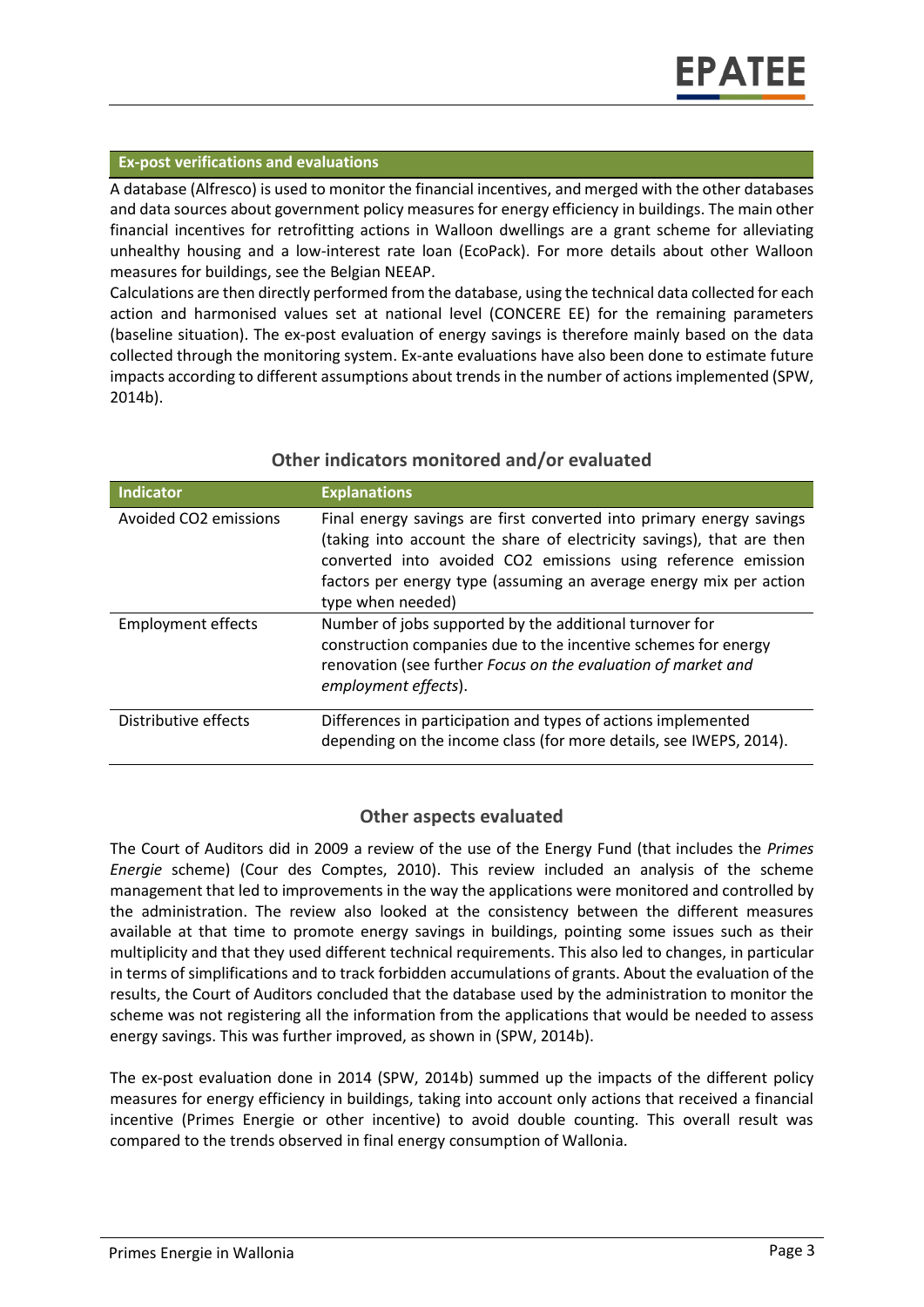# **Focus on the evaluation of market and employment effects**

The Walloon government adopted in 2011 a strategy named "Première Alliance Emploi-Environnement" (AEE – First Alliance Employment-Environment) with the aim to use the opportunities to improve the energy and environmental performance of buildings in order to stimulate economic development, and thereby to maintain and/or create jobs in the construction sector. The *Primes Energie* scheme was reinforced as one of the 50 measures included in this strategy that tackles issues on both sides (demand and offer) of the market for renovation works.

Right after adopting the strategy, the government asked IWEPS (Walloon Institute for Evaluation, Prospective studies and Statistics) to prepare an evaluation in terms of socio-economic impacts on the private demand and offer for sustainable buildings (focusing on renovations), and more specifically about employment effects (IWEPS, 2014). Launched in September 2013, this evaluation was based on the databases used to monitor the measures included in AEE, econometric analyses and qualitative surveys of both, participants (households) and building companies.

The chronological analysis of the data about grant applications for energy renovation works showed that households were very reactive to the changes in the requirements and rates of the incentive. The evaluators therefore pointed the risk of too sudden changes that affect the demand for works, and thereby business cycles. Whereas a stable market environment is needed for companies to be able to invest in new technologies and training. Frequent changes in grant conditions also make it difficult for companies to inform correctly households. In parallel, a detailed analysis on data about roof insulation pointed a trend towards materials with higher performance.

The econometric analyses showed that participants with higher income had higher probability to do works with natural or super-efficient materials compared to households with lower income. The evaluators then recommended to use different grant rates depending on income classes.

The qualitative email survey of households looked at the free-rider effect of the *EcoPack* scheme. EcoPack provides a 0%-interest-rate loan together with grants similar to *Primes Energie*. The survey asked households what they would have done in the absence of the incentive. 40% of the surveyed participants said that they would not have done the works, 49% that they would have done some works but less ambitious (partial free-riders) and 11% that they would have done the same works (full free-riders). Results showed higher free-rider shares for households with higher incomes.

Employment effects were assessed with an Input-Output matrix for the Wallonia region, to define ratios in terms of number of jobs per amount of turnover: an additional €1 million in demand for works would support 6 full-time direct jobs (in the construction sector) and 5 full-time indirect jobs (in the other sectors of the Walloon economy). These ratios were then applied directly to the values of additional turnover, taking into account the free-rider effect with two scenarios using the extreme values from the survey (considering or not that partial free-riders are free-riders). The number of jobs maintained or created is finally calculated by taking into account average annual additional turnover over the period under evaluation. The evaluators highlighted the difficulty to assess employment effects on short term, whereas the causal chain should be observed over a longer time to take into account: 1) time needed between application process and work completion; 2) time lag between changes in economic activity and hiring decisions; 3) time lag between changes in the "real" economy and changes in statistics monitored at the regional level.

In parallel, the survey of companies showed that companies who did works that received grants said slightly more frequently that employment increased. And overall, 64% of the surveyed companies told that they have needs in training about new practices/solutions for renovation works.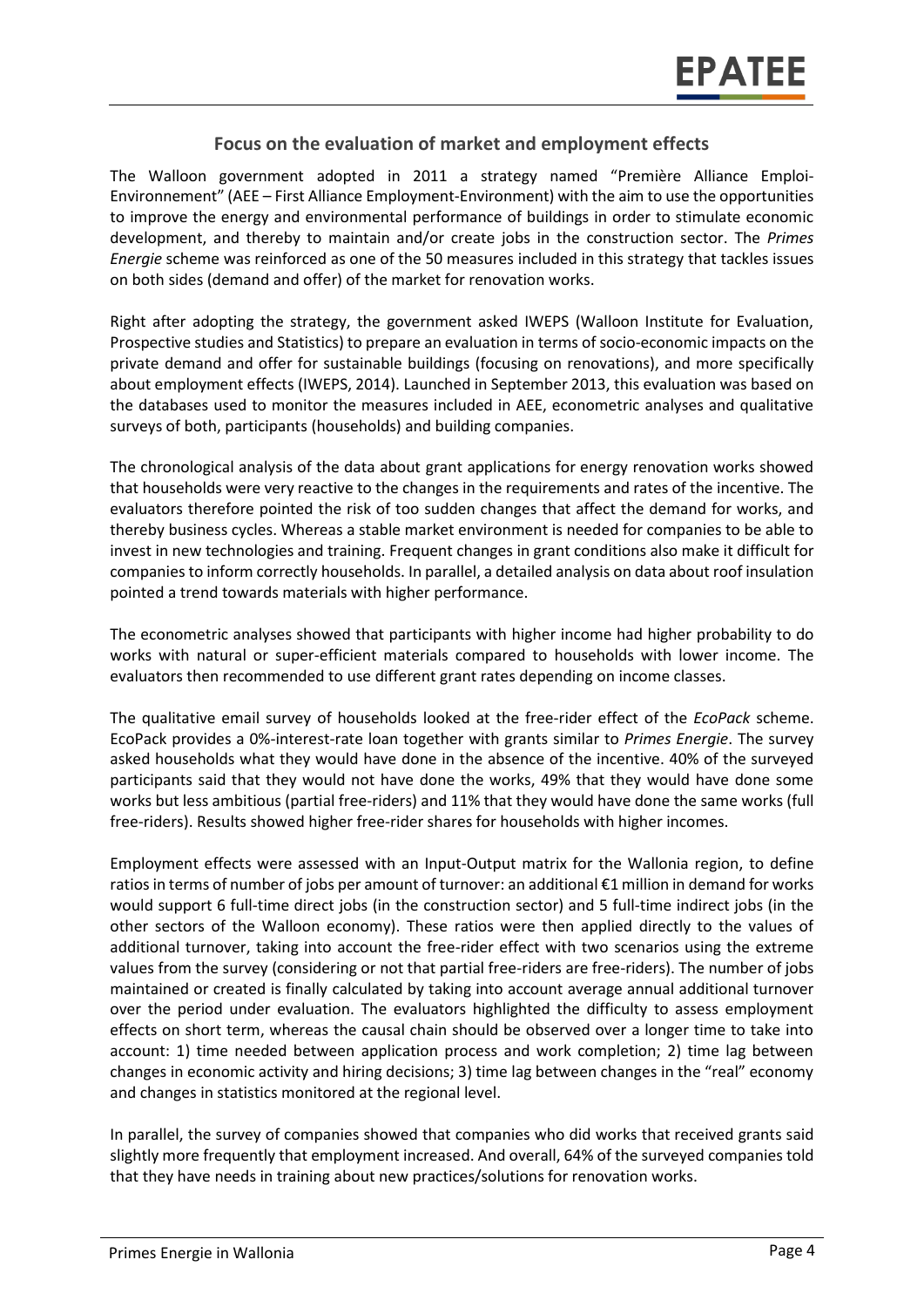## **Experience feedback from stakeholders**

# **Interview with Valérie Pevenage (Energy Department (DGO4) of the Public Service of Wallonia (SPW))**

#### **1. How is managed the monitoring and evaluation of the scheme?**

The Primes Energies scheme is managed by the Energy Department of Wallonia, but its implementation and its monitoring & evaluation are done by two distinct services. The service in charge of the implementation enters into a dedicated database all the data from the applications, including very detailed technical data about the actions implemented (for ex., area of insulation materials installed, heat transfer coefficient of the materials, etc.). These data are based on the invoices that the applicants must submit to receive the grants.

This rich dataset is then transferred to the service in charge of the monitoring & evaluation, and merged into a global database used to assess the results of all the measures for energy efficiency (all sectors).

Calculation formula based on the recommendations of the European Commission are used to process the data collected and obtain the results of energy savings.

#### **2. What is the role of evaluation in the management of the scheme?**

The evaluation of the Alliance Employment-Environment (AEE) was asked by the Walloon government, in particular with the objective to assess the effectiveness of the different measures included in the AEE umbrella framework.

However, the government changed between the time when the evaluation was commissioned, and the time when the evaluation results were released. This made that the evaluation results were taken as an assessment of the previous government, while they were based on the evidence available and did not include a political dimension.

At the end, the new government chose to implement some of the recommendations made in the evaluation, depending on the priorities newly set.

Independently of the change in government, this experience showed that it is very important to know the effectiveness of the measures. It is indeed essential for the discussions about budget. Effectiveness is first analysed in terms of public cost per energy saved (c€/kWh saved). But other criteria are also taken into account for decision making, like the policy priorities set by the government.

An example of decision is that sun protection/shading was removed from the list of eligible actions from 2015, based on the low effectiveness assessed and the fact that priorities were set on building envelope and heating system's improvements.

#### **3. How did you choose the method to evaluate the impacts in terms of energy savings?**

The evaluation method is based on the recommendations of the European Commission, as the evaluation results are used to report to the European Commission, initially within the ESD framework, and now within the EED framework.

The way to apply the evaluation method was adapted to the existing data collection used to monitor the scheme.

#### **4. Based on your own experience, what would be your recommendations for the evaluation of energy savings impacts?**

The first point is a no-brainer, but always useful to remind: evaluation should be thought from the start, meaning when designing and starting each new policy. This is essential to organise the data collection and to ensure that the data needed for the evaluation will be available. This also helps to optimise costs for data collection.

Another important point is to combine several data sources for validating the data and key assumptions. This makes possible to have results based on the best data available.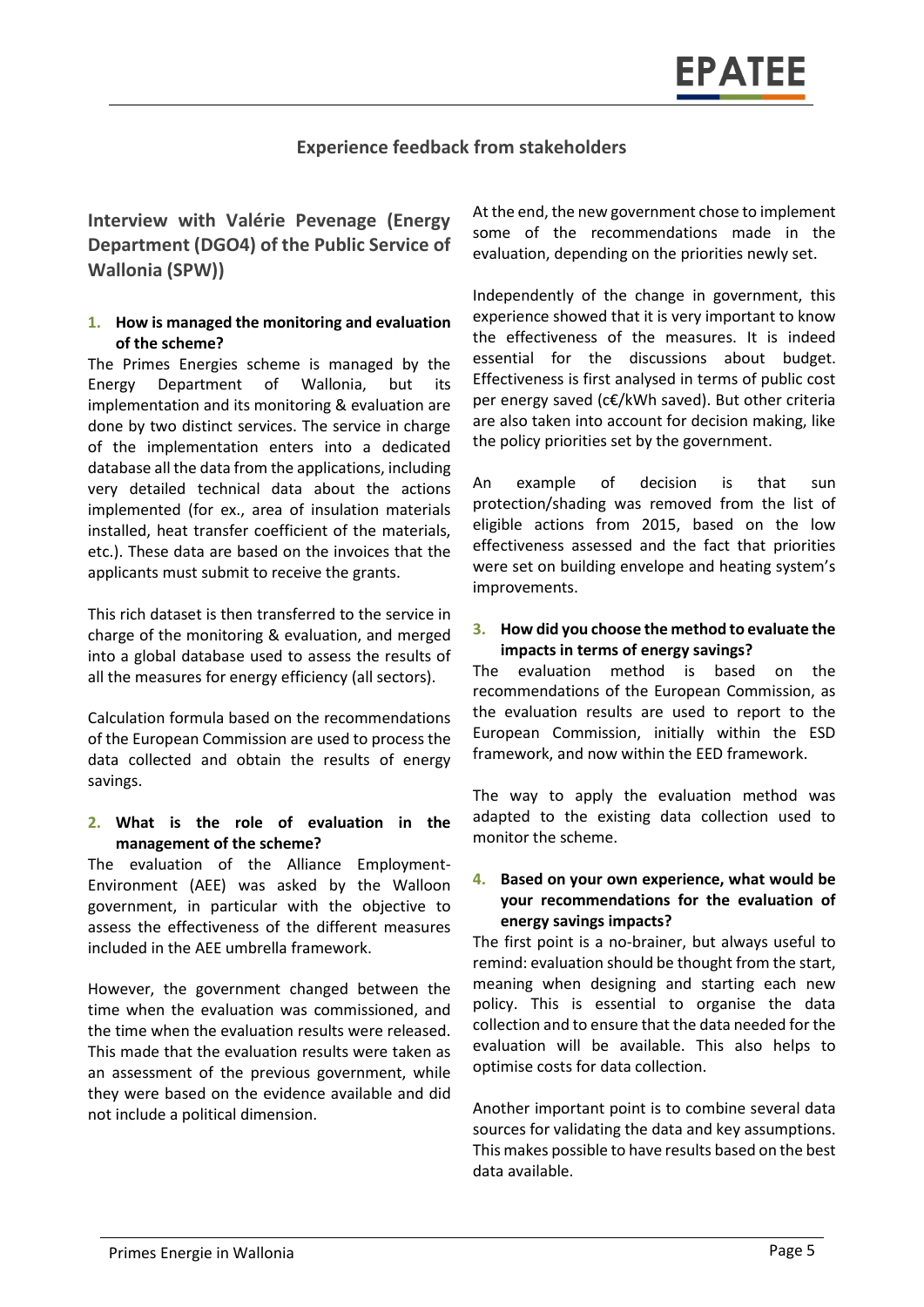Then the issue of evaluators' independency should be considered in a pragmatic way. In the case of the Primes Energie scheme, the evaluation is done by a different service than the implementing service, but both services belong to the same department (Energy Department). On the one hand, one may say that this is not enough to ensure an independent evaluation. But on the other hand, this made that it was much easier for the evaluator to access the data needed for the evaluation, as programme managers may be reluctant to communicate data to persons outside their administration. They may have concerns about what the data will be used for, and about the way the evaluation conclusions will be drawn and communicated.

Indeed, the adoption and ownership of the evaluation results require trust between programme managers and evaluators. So our experience is that the evaluation has more chances to be used, and recommendations to be implemented, when it is an internal evaluation.

#### **5. Did you encounter difficulties in evaluating the energy savings?**

The biggest difficulty is to justify the efforts (time and budget) needed to collect the energy-related data. This is particularly true for the evaluation of measures that have multiple objectives and/or for which energy efficiency is not the priority objective (for ex., the other scheme providing grants for dwelling renovation and aiming at eradicating substandard housing). The difficulty is then to find the right compromise between minimizing data collection efforts and ensuring the reliability of the results.

When energy efficiency is not the priority objective of the measure, then it may also be difficult to assess its effectiveness in terms of public cost per energy saved. Sometimes only some part of the public cost should be attributed to the energy efficiency objective. Such assessment requires a good understanding of the measure and its policy theory to use the right assumptions.

Another difficulty is the relation between "providers" and "customers" of data or databases. As mentioned earlier, data providers (here programme managers) may not fully trust data customers (here evaluators), and then not give easily an access to the data.

It is also an issue to track the changes that may affect the definition of the baseline situations, and to update baselines consistently.

We also encountered some difficulties to get a common understanding of the evaluation of energy savings between experts using different methodologies, due to distinct evaluation objectives. This was the case about the way to estimate the baseline energy consumption. For the evaluation of energy savings from boiler replacements, we used statistics based on metered energy consumption. Whereas the experts in charge of the scheme for Energy Performance Certificates (named PEB in Wallonia) are used to conventional energy consumption (i.e. defined according to standardized assumptions on heating behaviours). This may create some confusions and require to explain the results.

#### **6. What else would you like to highlight about your experience related to the evaluations of the scheme?**

The efforts needed to collect data and perform the evaluation are really worth it. It is very useful to be able to assess the results at a given time horizon. This was the approach of the ESD (reviewing the energy savings achieved in 2010 and then in 2016). And this is in line with the governance of the AEE for example.

However, we do not see the added value of the additional efforts of data processing due to the requirement of the EED article 7 to assess the energy savings over a given period (2014-2020) that is not in line with the way the actions are monitored for the scheme management. And neither is it consistent with the temporality of the impacts of the actions implemented to achieve the overall 2020 target.

Additionality is also a very challenging issue. Our approach is to attribute the energy savings to the measure for which a direct link can be established between the measure and the acting decision. We do acknowledge that the acting decision results from a combination of factors. But this approach makes possible to avoid risks of double counting. However then, things get more complicated if the evaluation has to take into account the additionality rules set by the EED (Annex V). For example, when a boiler is replaced: would it have been replaced anyway (in the absence of the grant)? In this case, it may be relevant to use as baseline the EcoDesign requirements for boilers. But if the boiler would not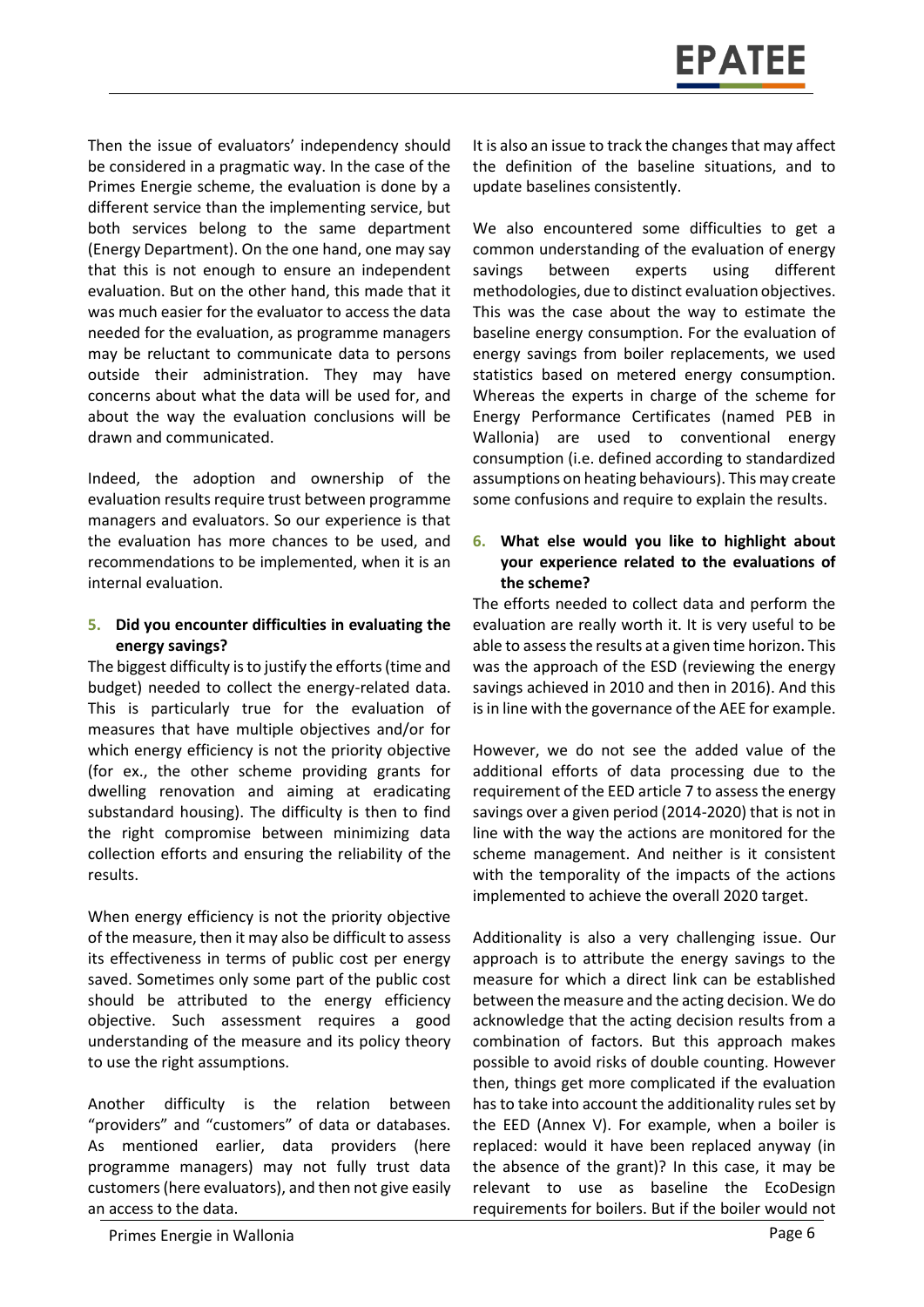

have been replaced, or replaced a few years later, then it would be more relevant to define the baseline situation as the efficiency of the boiler that was replaced. In practice, this is too difficult (and costly) to assess and to implement in the evaluation.

More generally, it is very difficult to distinguish the effects of a measure from all the other factors that affect acting decisions. Particularly for measures that are already implemented for a long time. This is the case for the Primes Energie scheme that started in 2004. How to know what would have happened now, if the Primes Energie scheme had never existed?

Meanwhile, the experience acquired with monitoring and evaluating the scheme over many years makes that we have some qualitative understanding about how it may affect acting decisions. One lesson learnt is for example that the incentive should be attractive, not only financially attractive but also in terms of simplicity of use. This was clearly observed in 2015 with a drop in the applications for Primes Energie, due to both, a decrease in the incentive rates and new requirements making the application process more complex, or less in line with the way renovation works are actually decided and done. For example, applicants must now submit their application file before starting the works. However in practice, homeowners may not be willing to spend time to prepare an application before they are sure to do the works.

The decrease in the incentive rates was due to budget restrictions. But the changes in the application process were mostly due to the requirements of the EED (for ex. about materiality and additionality). This shows how the rules applied to monitor and evaluate the energy savings may sometimes affect the way the measure works, and even its effects.

And another lesson from this recent experience is that it is very difficult to predict quantitatively the effects of a change in the characteristics of a measure (for ex., incentive rates, eligibility conditions, application process). It is obvious that the incentive rate has an impact on the attractiveness (and thereby effects) of the scheme. But it is much less obvious that an elasticity could be assessed between the incentive rate and the number of applications, and that this elasticity would be linear. So any change in a measure should be done very carefully, analysing the pros and cons.

About additionality, another lesson learnt is that trying to limit free-rider effects may lead to unexpected negative effects (for ex., if the decrease in the applications is stronger for households who would be the most in need).